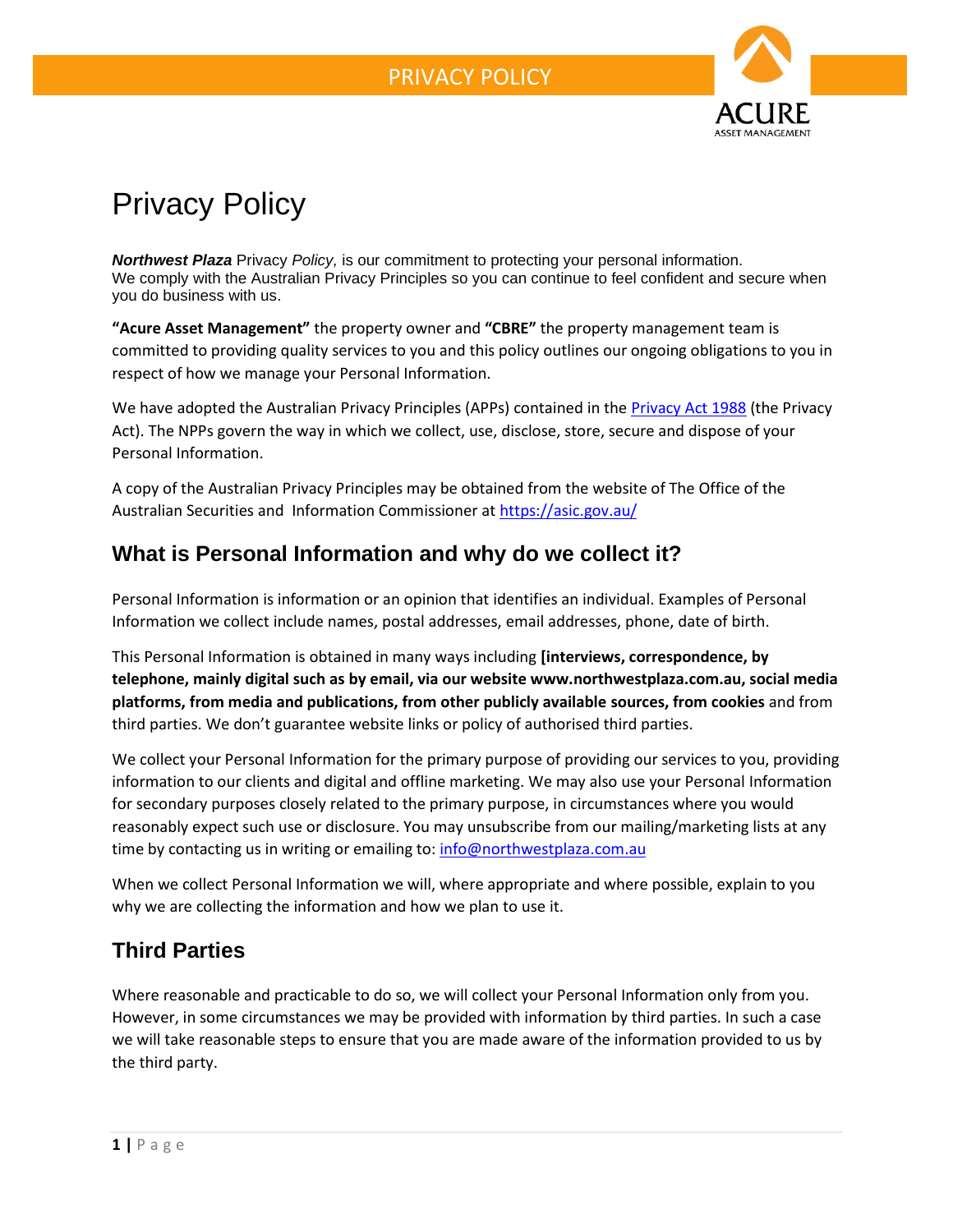

# **Disclosure of Personal Information**

Your Personal Information may be disclosed in several circumstances including the following:

- Third parties where you consent to the use or disclosure; and
- Where required or authorised by law.

# **Security of Personal Information**

Your Personal Information is stored in a manner that reasonably protects it from misuse and loss and from unauthorised access, modification or disclosure.

When your Personal Information is no longer needed for the purpose for which it was obtained, we will take reasonable steps to destroy or permanently de-identify your Personal Information. However, most of the Personal Information is or will be stored in client files which will be kept by us for a minimum of 7 years.

## **Access to your Personal Information**

You may access the Personal Information we hold about you and to update and/or correct it, subject to certain exceptions. If you wish to access your Personal Information, please contact us in writing.

**Acure Asset Management** will not charge any fee for your access request.

In order to protect your Personal Information, we may require identification from you before releasing the requested information.

## **Maintaining the Quality of your Personal Information**

It is an important to us that your Personal Information is up to date. We will take reasonable steps to make sure that your Personal Information is accurate, complete and up to date. If you find that the information we have is not up to date or is inaccurate, please advise us as soon as practicable so we can update our records and ensure we can continue to provide quality services to you.

# **Privacy Policy Complaints and Enquiries**

If you have any queries or complaints about our Privacy Policy please contact us at:

### **Acure Asset Management**

**[info@acuream.com.au](mailto:info@acuream.com.au) or [info@northwestplaza.com.au](mailto:info@northwestplaza.com.au)**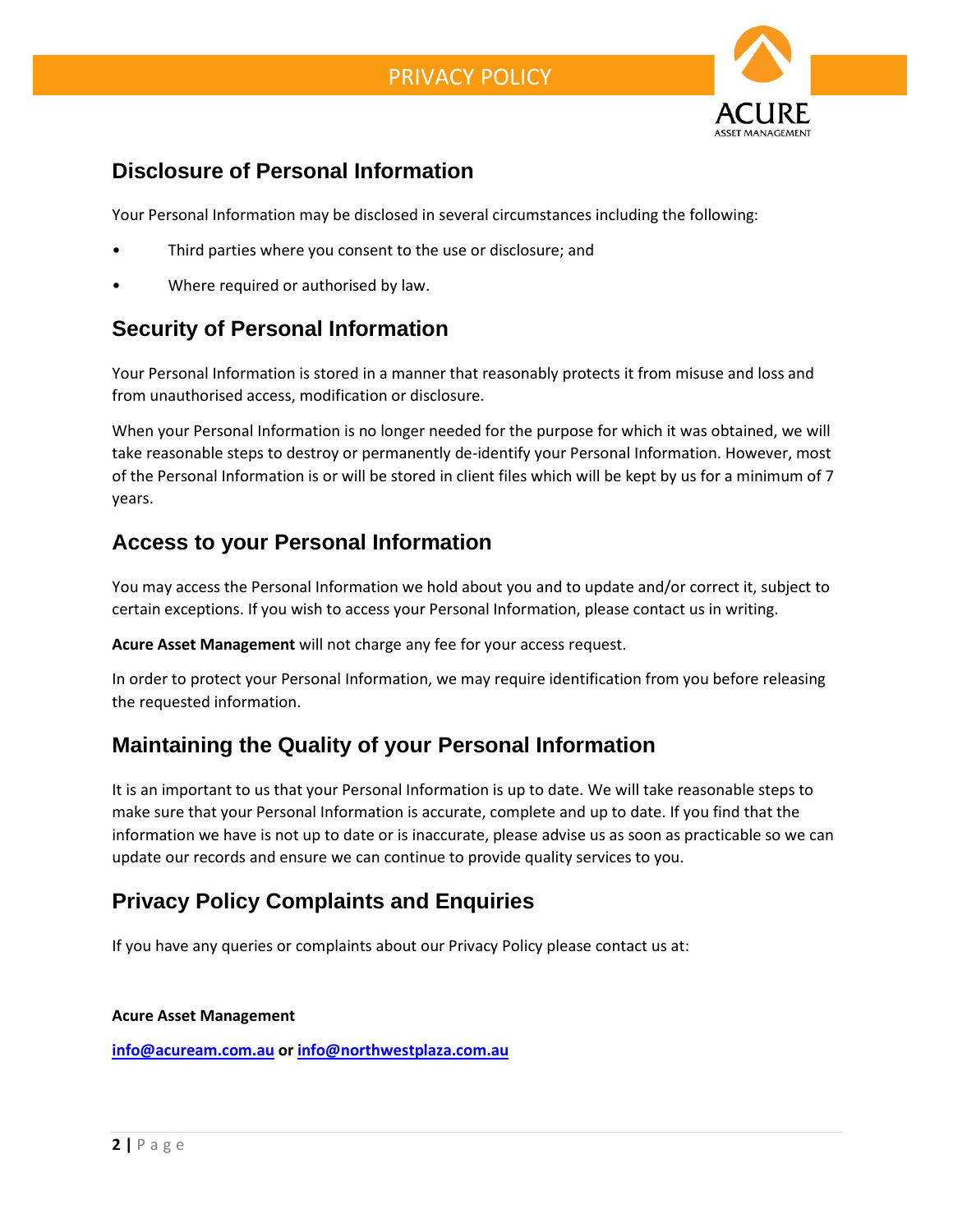

### **Personal information**

If you contact us, we will collect the email address you nominate and any other identifying information you provide, such as a name or phone number.

Please do not give us other personal or sensitive information.

Other than circumstances such as unlawful activity or serious threats to health and safety, we do not share Personal Information with other government agencies. If you ask us about an issue that needs to be dealt with by another agency, we will provide you with the necessary details to make contact yourself. You may opt out of further contact from us at any time.

#### **How we deal with complaints and requests**

You may request access to Personal Information about you that we hold, and you may ask us to correct your Personal Information if you find that it is not accurate, up-to-date or complete. You may also make a complaint about our handling of your Personal Information. These services are free of charge.

To protect your privacy and the privacy of others, we will need evidence of your identity before we can grant you access to information about you or change it.

You can contact us by email or send your request or complaint to the postal address below. We undertake to respond within 30 days. If the request or complaint will take longer to resolve, we will provide you with a date by which we expect to respond.

### **How we protect your Personal Information**

This online service is hosted in Australia in secure, government accredited facilities. To help protect the privacy of data and personal information we collect and hold, we maintain physical, technical and administrative safeguards. We update and test our security technology on an ongoing basis.

We train our employees about the importance of confidentiality and maintaining the privacy and security of your information. Access to your Personal Information is restricted to employees who need it to provide benefits or services to you.

#### **Website Analytics**

To improve your experience on our site, we may use 'cookies'. Cookies are an industry standard and most major web sites use them. A cookie is a small text file that our site may place on your computer as a tool to remember your preferences. You may refuse the use of cookies by selecting the appropriate settings on your browser, however, please note that if you do this you may not be able to use the full functionality of this website.

Our website may contain links to other websites. Please be aware that we are not responsible for the privacy practices of such other sites. When you go to other websites from here, we advise you to be aware and read their privacy policy.

Our website uses Google Analytics, a service which transmits website traffic data to Google servers in the United States. Google Analytics does not identify individual users or associate your IP address with any other data held by Google. We use reports provided by Google Analytics to help us understand website traffic and webpage usage.